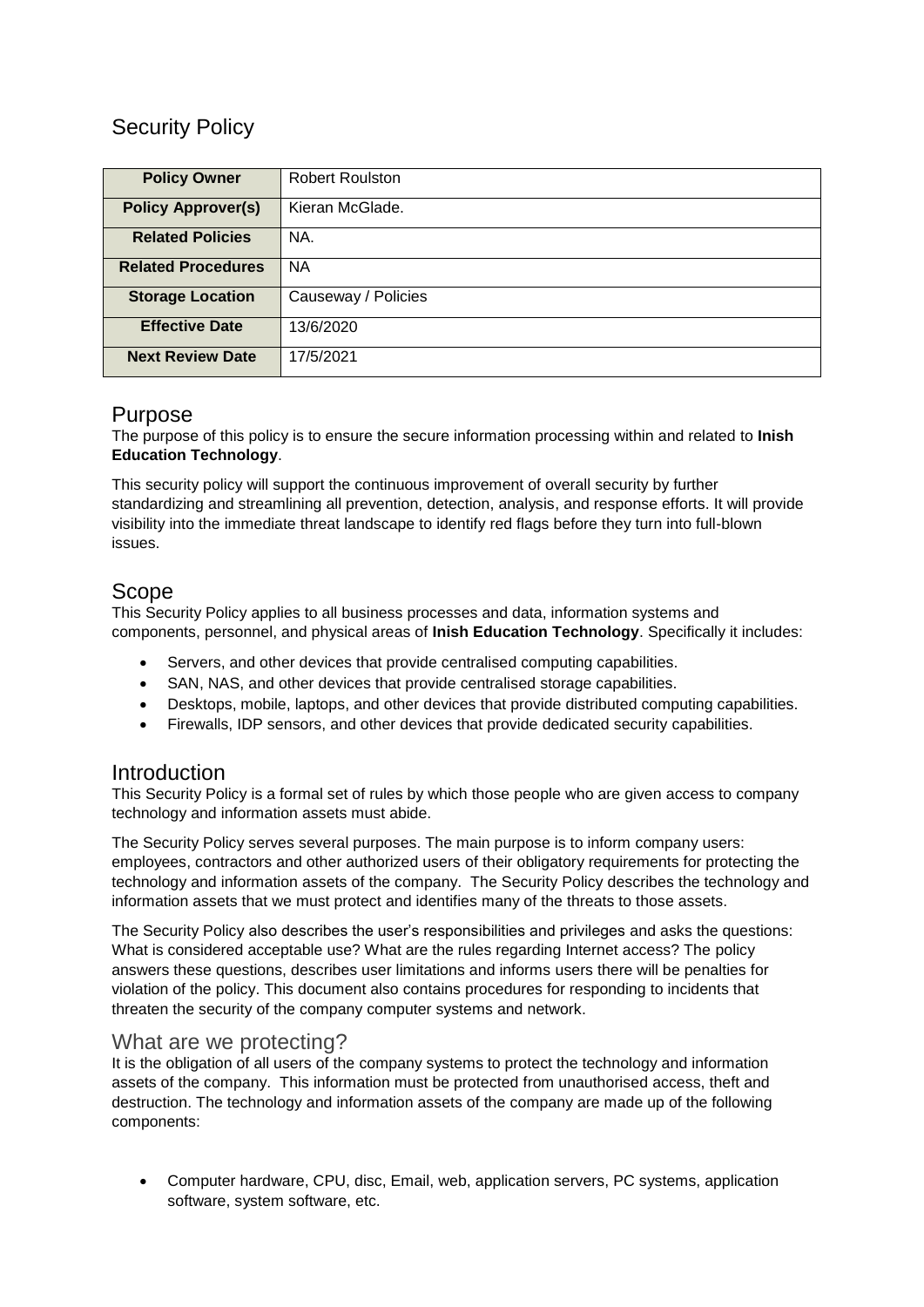- System Software including: operating systems, database management systems, and backup and restore software, communications protocols, and so forth.
- Application Software: used by the various departments within the company. This includes custom written software applications, and commercial off the shelf software packages.
- Communications Network hardware and software firewalls and associated network management software and tools.

#### Classification of Information

User information found in computer system files and databases shall be classified as either confidential or non-confidential. The company shall classify the information controlled by them. The Data Protection Officer is required to review and approve the classification of the information and determine the appropriate level of security to best protect it.

| <b>Security Level</b> | <b>Description</b>                                                                                                                                                                                                                 | <b>Example</b>                                                                                                                                                                                   |  |
|-----------------------|------------------------------------------------------------------------------------------------------------------------------------------------------------------------------------------------------------------------------------|--------------------------------------------------------------------------------------------------------------------------------------------------------------------------------------------------|--|
| <b>RED</b>            | This system contains confidential<br>information – information that cannot be<br>revealed to personnel outside of the<br>company. Even within the company,<br>access to this information is provided on a<br>"need to know" basis. | Server containing confidential<br>data and other department<br>information on databases.<br>Network routers and firewalls<br>containing confidential routing<br>tables and security information. |  |
|                       | The system provides mission-critical<br>services vital to the operation of the<br>business. Failure of this system may have<br>an adverse financial impact on the<br>business of the company.                                      |                                                                                                                                                                                                  |  |
| <b>GREEN</b>          | This system does not contain confidential<br>information or perform critical services, but<br>it provides the ability to access RED<br>systems through the network.                                                                | User department PCs used to<br>access Server and<br>application(s). Management<br>workstations used by systems<br>and network administrators.                                                    |  |
| <b>WHITE</b>          | This system is not externally accessible. It<br>is on an isolated LAN segment, unable to<br>access RED or GREEN systems. It does<br>not contain sensitive information or<br>perform critical services.                             | A test system used by system<br>designers and programmers to<br>develop new computer<br>systems.                                                                                                 |  |
| <b>BLACK</b>          | This system is externally accessible. It is<br>isolated from RED or GREEN systems by<br>a firewall. While it performs important<br>services, it does not contain confidential<br>information.                                      | A public Web server with non-<br>sensitive information.                                                                                                                                          |  |

## Classification of Computer Systems

### Definitions

Externally accessible to public:

The system may be accessed via the Internet by persons outside of the company without a logon id or password. The system may be accessed via dial-up connection without providing a logon id or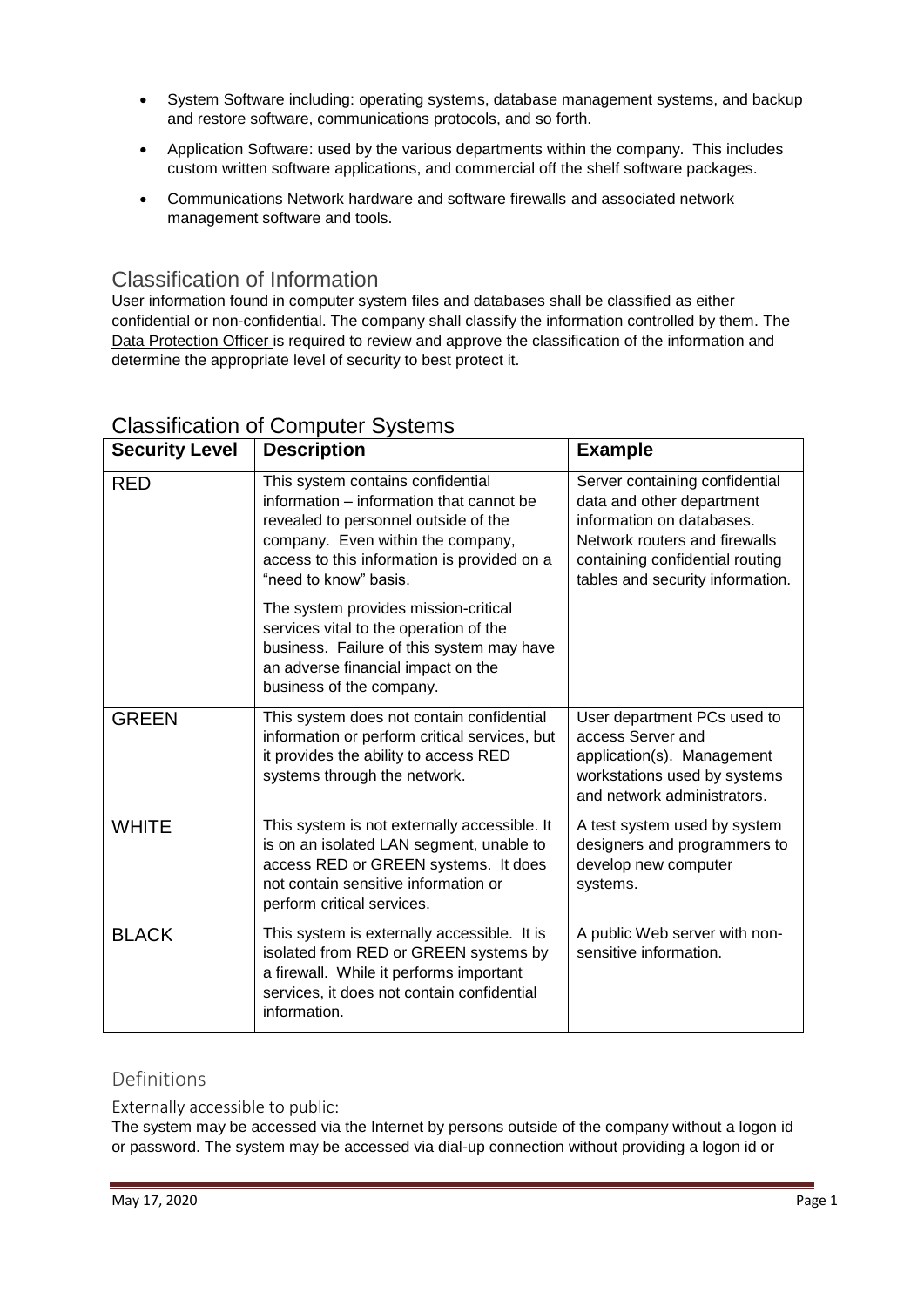password. It is possible to "ping" the system from the Internet. The system may or may not be behind a firewall. A public Web Server is an example of this type of system.

#### Non-Public, Externally accessible.

Users of the system must have a valid logon id and password. The system must have at least one level of firewall protection between its network and the Internet. The system may be accessed via the Internet or the private Intranet. A private FTP server used to exchange files with business partners is an example of this type of system.

#### Internally accessible only:

Users of the system must have a valid logon id and password. The system must have at least two levels of firewall protection between its network and the Internet. The system is not visible to Internet users. It may have a private Internet (non-translated) address and it does not respond to a "ping" from the Internet. A private intranet Web Server is an example of this type of system.

#### Chief Information Officer:

The Data Processing Officer shall serve as the Chief Information Officer.

#### Security Administrator:

An employee of IT shall be designated as the Security Administrator for the company.

### Threats to Security

#### Employees

One of the biggest security threats in a company- is its employees. They may do damage to company systems either through incompetence or on purpose. Security needs to be layered to compensate for this as well. We will mitigate these risks in the following ways:

- $\checkmark$  Only giving out appropriate rights to systems.
- $\checkmark$  Not sharing accounts to access systems. Never allowing login information to be shared with co-workers.
- $\checkmark$  Removing or limiting access to systems in the eventuality of employees being separated or disciplined..
- $\checkmark$  Keeping detailed system logs on all computer activity.
- $\checkmark$  Physically securing computer assets, so that only staff with appropriate need can access.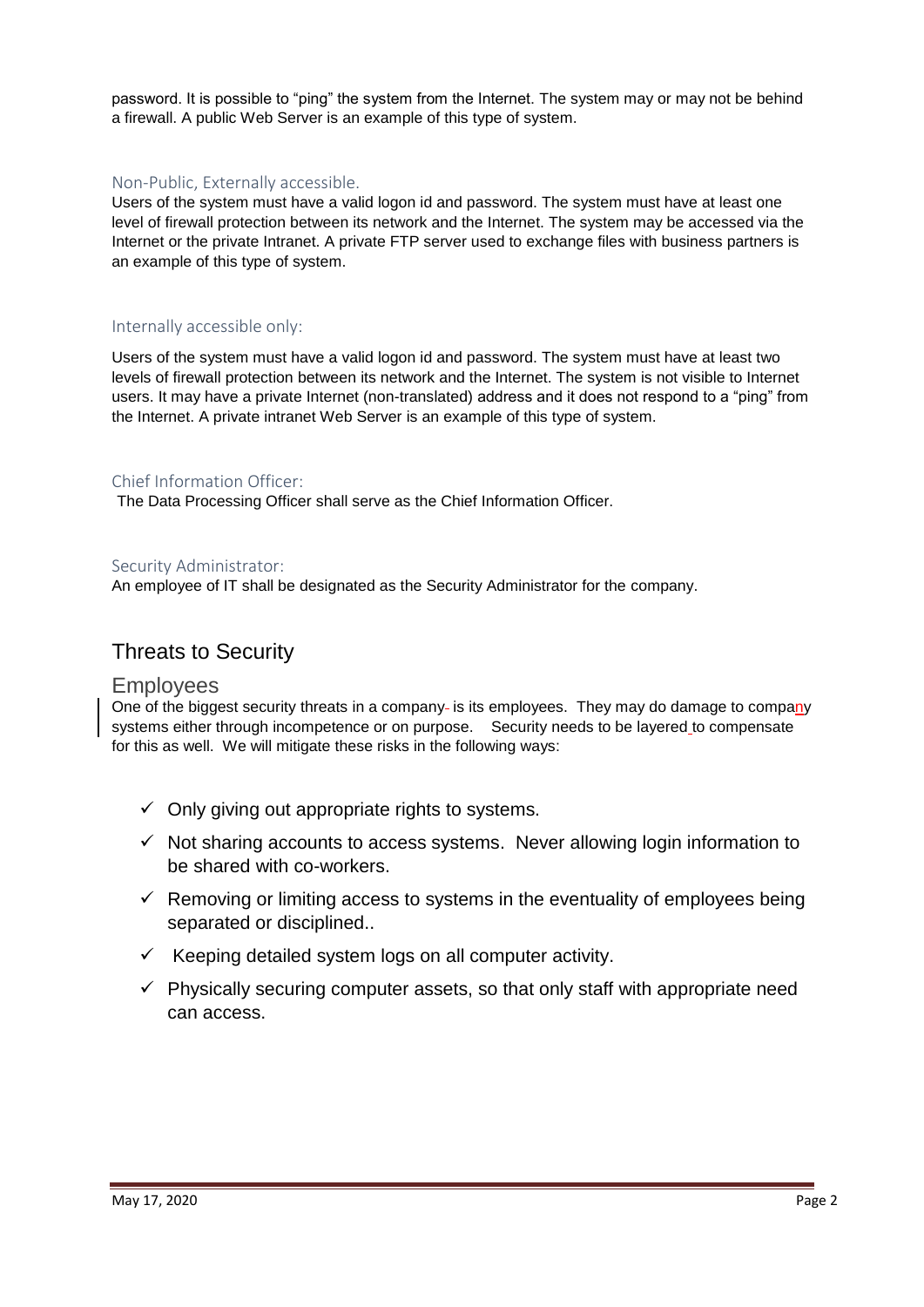## Amateur Hackers and Vandals

These people are the most common type of attackers on the Internet. The probability of attack is extremely high and there is also likely to be a large number of attacks. These are usually crimes of opportunity. Amateur hackers- scan the Internet for well known security holes that have not been plugged. Web servers and electronic mail are their favorite targets. Once they find a weakness they will exploit it to plant viruses, Trojan horses, or use the resources of your system for their own means. If they do not find an obvious weakness they are likely to move on to an easier target.

#### Criminal Hackers and Saboteurs:

The probability of this type of attack is low, but not entirely unlikely given the amount of sensitive information contained in databases. The skill of these attackers is medium to high as they are likely to be trained in the use of the latest hacker tools. The attacks are well planned and are based on any weaknesses discovered that will allow a foothold into the network.

### User Responsibilities

This section establishes usage policy for the computer systems, networks and information resources of the company office. It pertains to all employees and contractors who use the computer systems, networks, and information resources as business partners, and individuals who are granted access to the network for the business purposes of the company.

### Acceptable Use

User accounts on company computer systems are to be used only for business of the company and not to be used for personal activities. Unauthorised use of the system may be in violation of the law, constitutes theft and can be punishable by law. Therefore, unauthorised use of the company computing system and facilities may constitute grounds for either civil or criminal prosecution.

Users are personally responsible for protecting all confidential information used and/or stored on their accounts. This includes their logon IDs and passwords. Furthermore they are prohibited from making unauthorized copies of such confidential information and/or distributing it to unauthorized persons outside of the company.

Users shall not purposely engage in activity with the intent to: harass other users; degrade the performance of the system; divert system resources to their own use; or gain access to company systems for which they do not have authorisation.

Users shall not attach unauthorised devices on their PCs or workstations, unless they have received specific authorization from the employees' manager and/or the company IT designee.

Users shall not download unauthorised software from the Internet onto their PCs or workstations.

Users are required to report any weaknesses in the company computer security, any incidents of misuse or violation of this policy to their immediate supervisor.

### User Classification

All users are expected to have knowledge of these security policies and are required to report violations to the Security Administrator. Furthermore, all users must conform to the Acceptable Use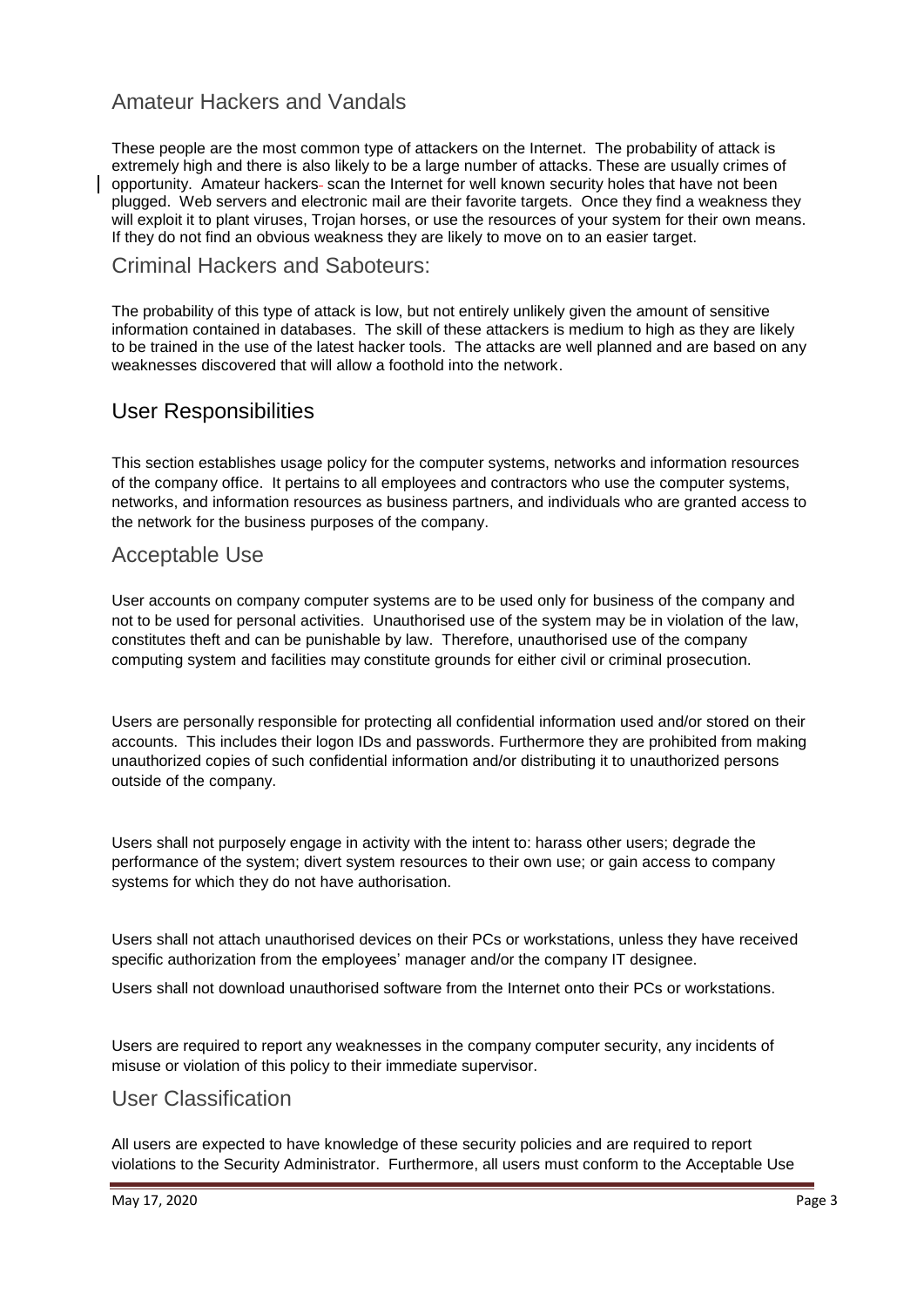Policy defined in this document. The company has established the following user groups and defined the access privileges and responsibilities:

| <b>User Category</b>                 | <b>Privileges &amp; Responsibilities</b>                                                                                                                                                                                                                                                            |  |
|--------------------------------------|-----------------------------------------------------------------------------------------------------------------------------------------------------------------------------------------------------------------------------------------------------------------------------------------------------|--|
| Department Users (Employees)         | Access to application and databases as required<br>for job function. (RED and/or GREEN cleared)                                                                                                                                                                                                     |  |
| <b>System Administrators</b>         | Access to computer systems, routers, hubs, and<br>other infrastructure technology required for job<br>function. Access to confidential information on a<br>"need to know" basis only.                                                                                                               |  |
| <b>Security Administrator</b>        | Highest level of security clearance. Allowed<br>access to all computer systems, databases,<br>firewalls, and network devices as required for job<br>function.                                                                                                                                       |  |
| Systems Analyst/Programmer           | Access to applications and databases as<br>required for specific job function. Not authorized<br>to access routers, firewalls, or other network<br>devices.                                                                                                                                         |  |
| Contractors/Consultants              | Access to applications and databases as<br>required for specific job functions. Access to<br>routers and firewall only if required for job<br>function. Knowledge of security policies. Access<br>to company information and systems must be<br>approved in writing by the company<br>director/CEO. |  |
| Other Agencies and Business Partners | Access allowed to selected applications only<br>when contract or inter-agency access agreement<br>is in place or required by applicable laws.                                                                                                                                                       |  |
| <b>General Public</b>                | Access is limited to applications running on public<br>Web servers. The general public will not be<br>allowed to access confidential information.                                                                                                                                                   |  |

# Monitoring Use of Computer Systems

The company has the right and capability to monitor electronic information created and/or communicated by persons using company computer systems and networks, including e-mail messages and usage of the Internet. It is not the company policy or intent to continuously monitor all computer usage by employees or other users of the company computer systems and network. However, users of the systems should be aware that the company may monitor usage, including, but not limited to, patterns of usage of the Internet (e.g. site accessed, on-line length, time of day access), and employees' electronic files and messages to the extent necessary to ensure that the Internet and other electronic communications are being used in compliance with the law and with company policy.

## Access Control

A fundamental component of our Security Policy is controlling access to the critical information resources that require protection from unauthorised disclosure or modification. The fundamental meaning of access control is that permissions are assigned to individuals or systems that are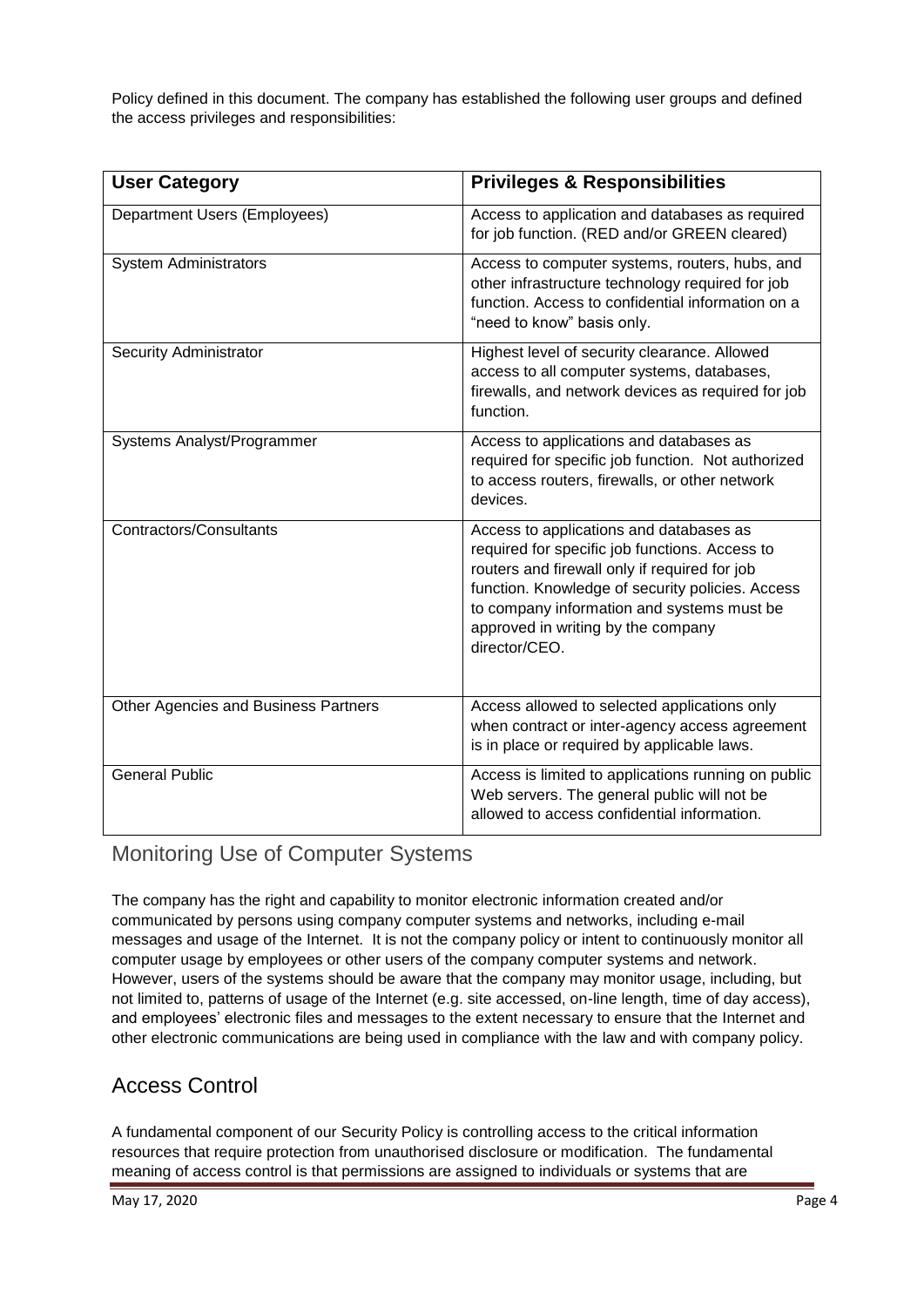authorized to access specific resources. Access controls exist at various layers of the system, including the network. Access control is implemented by logon ID and password. At the application and database level, other access control methods can be implemented to further restrict access. The application and database systems can limit the number of applications and databases available to users based on their job requirements.

## **User System and Network Access – Normal User Identification**

All users will be required to have a unique logon ID and password for access to systems. The user's password should be kept confidential and MUST NOT be shared with management & supervisory personnel and/or any other employee whatsoever. All users must comply with the appropriate rules regarding the creation and maintenance of passwords:

Users will not be allowed to logon as a System Administrator. Users who need this level of access to production systems must request a Special Access account as outlined elsewhere in this document.

Employee Logon IDs and passwords will be deactivated as soon as possible if the employee is terminated, fired, suspended, placed on leave, or otherwise leaves the employment of the company office.

Supervisors / Managers shall immediately and directly contact the company IT Manager to report change in employee status that requires terminating or modifying employee logon access privileges.

Employees who forget their password must call the IT department to get a new password assigned to their account. The employee must identify himself/herself by (e.g. employee number) to the IT department.

Employees will be responsible for all transactions occurring during Logon sessions initiated by use of the employee's password and ID. Employees shall not logon to a computer and then allow another individual to use the computer or otherwise share access to the computer systems.

### System Administrator Access

System Administrators, network administrators, and security administrators will have (type of access) access to host systems, routers, hubs, and firewalls as required to fulfill the duties of their job.

All system administrator passwords will be *DELETED* immediately after any employee who has access to such passwords is terminated, fired, or otherwise leaves the employment of the company.

## Connecting to Third-Party Networks

This policy is established to ensure a secure method of connectivity provided between the company and all third-part companies and other entities required to electronically exchange information with company.

"Third-party" refers to vendors, consultants and business partners doing business with the company, and other partners that have a need to exchange information with the company. Third-party network connections are to be used only by the employees of the third-party, only for the business purposes of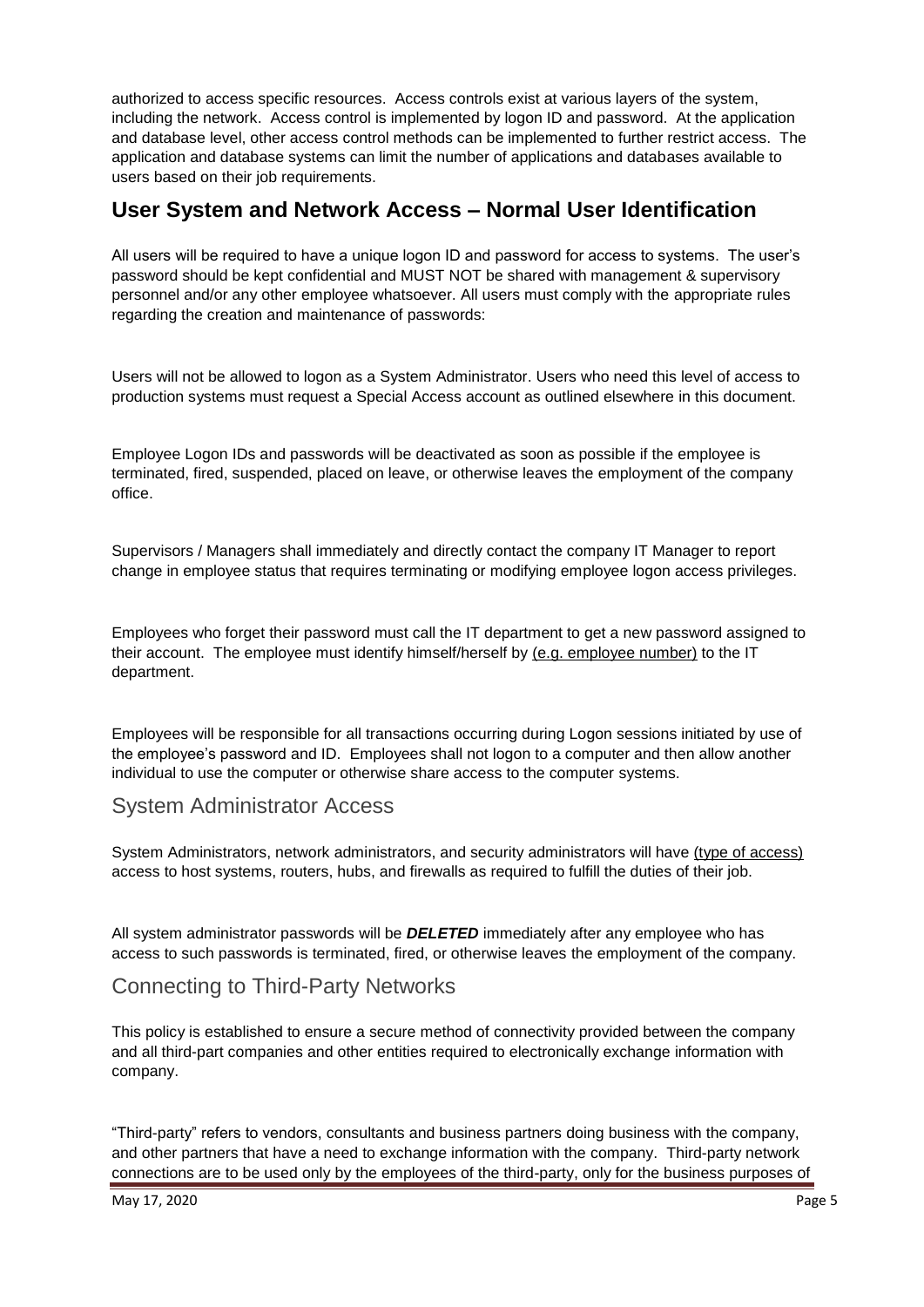the company. The third-party company will ensure that only authorized users will be allowed to access information on the company network. The third-party will not allow Internet traffic or other private network traffic to flow into the network. A third-party network connection is defined as a permitted connection to the companies servers and services

 A network connection will terminate on a (to be specified) date and the third-party will be subject to standard company authentication rules.

This policy applies to all third-party connection requests and any existing third-party connections. In cases where the existing third-party network connections do not meet the requirements outlined in this document, they will be re-designed as needed.

All requests for third-party connections must be made by submitting a written request and be approved by the company.

#### Remote Access

Only authorized persons may remotely access the company network. Remote access is provided to those employees, contractors and business partners of the company that have a legitimate business need to exchange information, copy files or programs, or access computer applications. Authorised connection can be remote PC to the network or a remote network to company network connection. The only acceptable method of remotely connecting into the internal network is using a secure ID.

## Penalty for Security Violation

The company takes the issue of security seriously. Those people who use the technology and information resources of company must be aware that they can be disciplined if they violate this policy. **Upon violation of this policy, an employee of company may be subject to discipline up to and including discharge.** The specific discipline imposed will be determined by a case-by-case basis, taking into consideration the nature and severity of the violation of the Security Policy.

In a case where the accused person is not an employee of company the matter shall be submitted to the CEO. The Data Protection Officer may refer the information to law enforcement agencies and/or prosecutors for consideration as to whether criminal charges should be filed against the alleged violator(s).

## Security Incident Handling Procedures:

This section provides some policy guidelines and procedures for handling security incidents. The term "security incident" is defined as any irregular or adverse event that threatens the security, integrity, or availability of the information resources on any part of the company network. Some examples of security incidents are:

- Illegal access of a company computer system. For example, a hacker logs onto a production server and copies the password file.
- Damage to a company computer system or network caused by illegal access. Releasing a virus or worm would be an example.
- Denial of service attack against a company web server. For example, a hacker initiates a flood of packets against a Web server designed to cause the system to crash.
- Malicious use of system resources to launch an attack against other computer outside of the company network. For example, the system administrator notices a connection to an unknown network and a strange process accumulating a lot of server time.